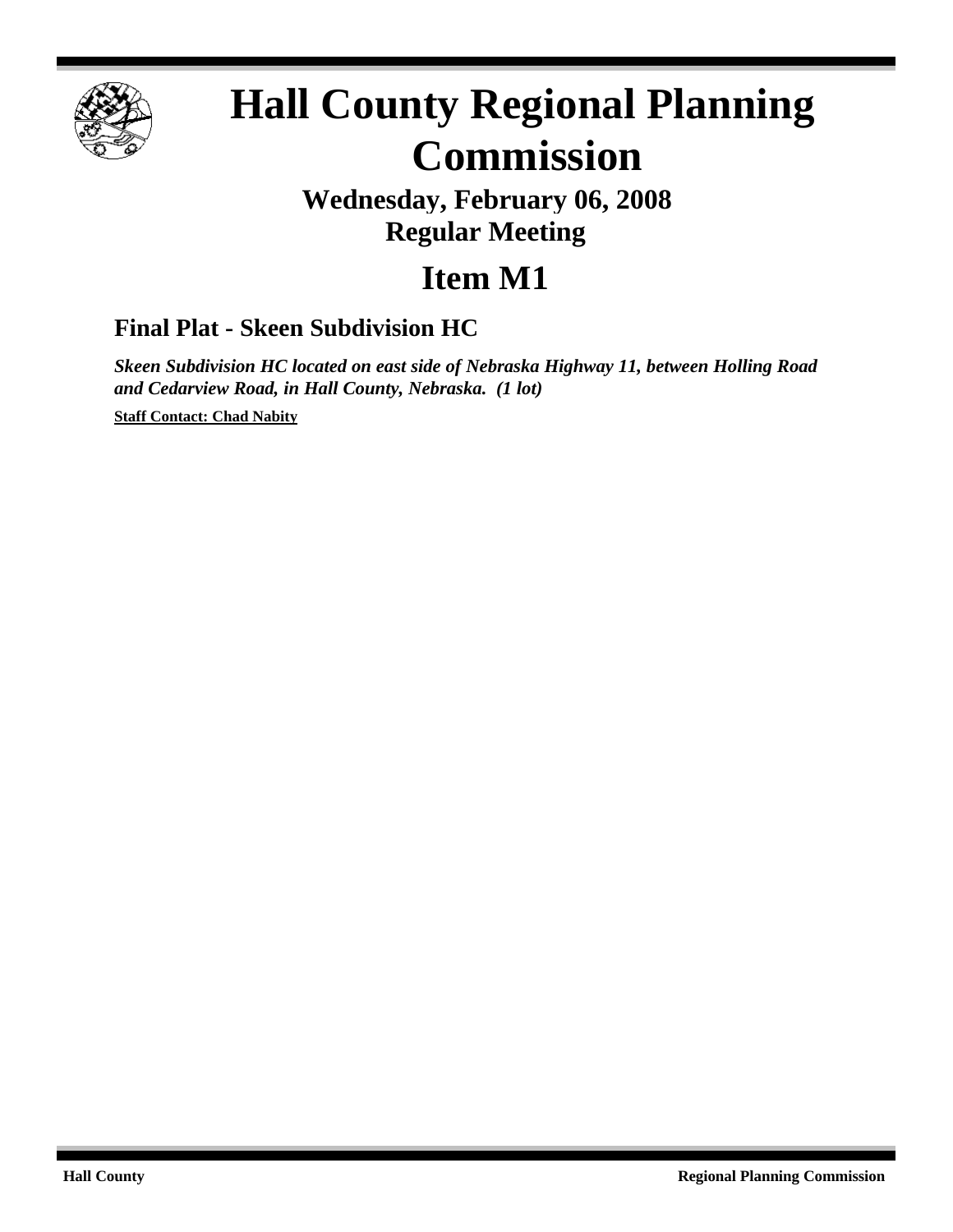January 25, 2008

Dear Members of the Board:

#### **RE: Final Plat – Skeen Subdivision HC.**

For reasons of Section 19-923 Revised Statues of Nebraska, as amended, there is herewith submitted a final plat of Skeen Subdivision, located on the east side of Nebraska Highway 11, between Holling Road and Cedarview Road, Hall County, Nebraska.

This final plat proposes to create 1 lot on a tract of land comprising a part of the Southwest Quarter (SW1/4) of Section Thirty Two (32), Township Ten (10) North, Range Eleven (11) West of the  $6<sup>th</sup>$  P.M., in Hall County, Nebraska. This land consists of approximately 3.010 acres.

You are hereby notified that the Regional Planning Commission will consider this final plat at the next meeting that will be held at 6:00 p.m. on February 6, 2008 in the Council Chambers located in Grand Island's City Hall.

Sincerely,

Chad Nabity, AICP Planning Director

cc: Hall County Clerk Hall County Attorney Hall County Public Works Hall County Building Department Manager of Postal Operations Rockwell & Associates

This letter was sent to the following School Districts 1R, 2, 3, 8, 12, 16, 19, 82, 83, 100, 126.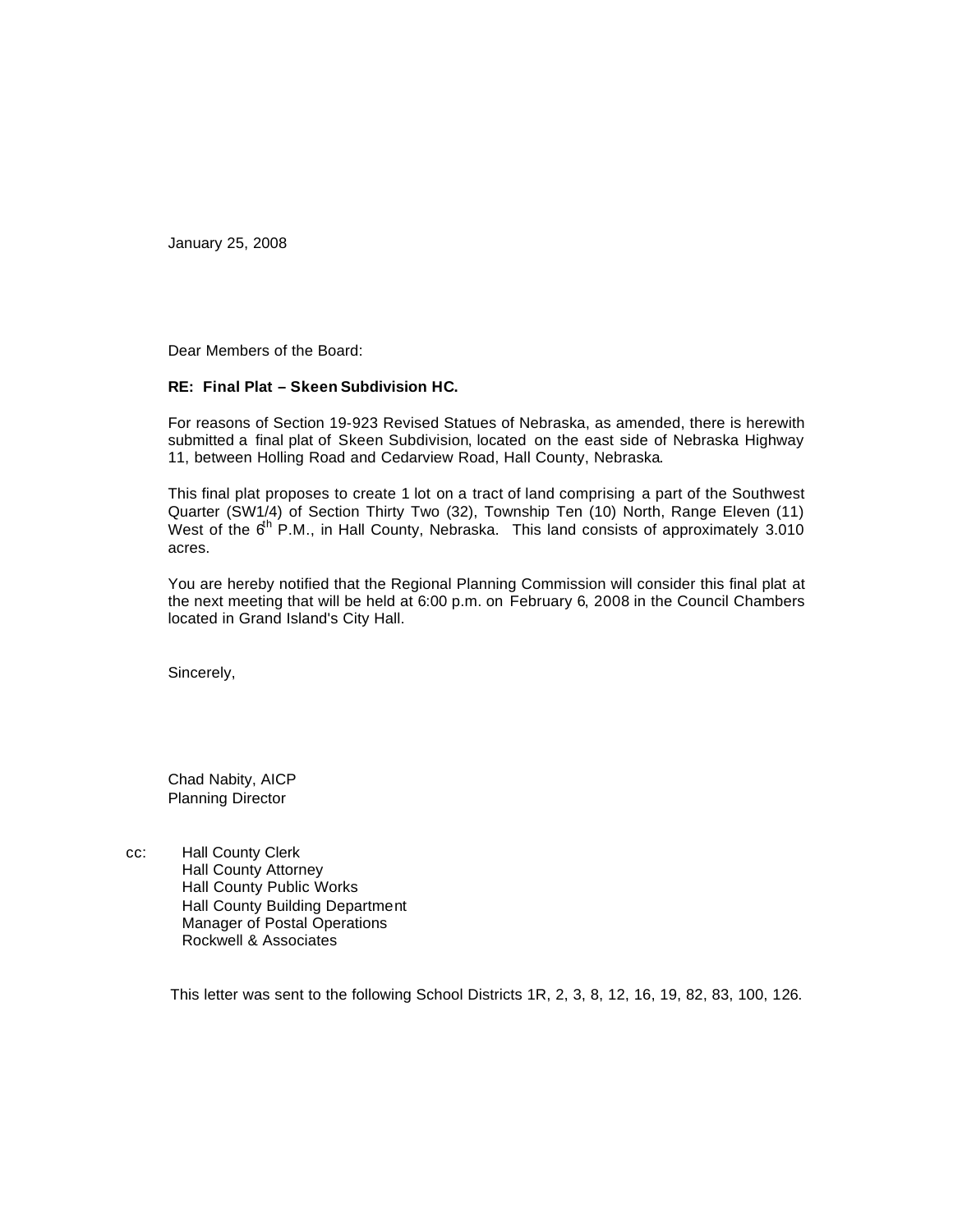